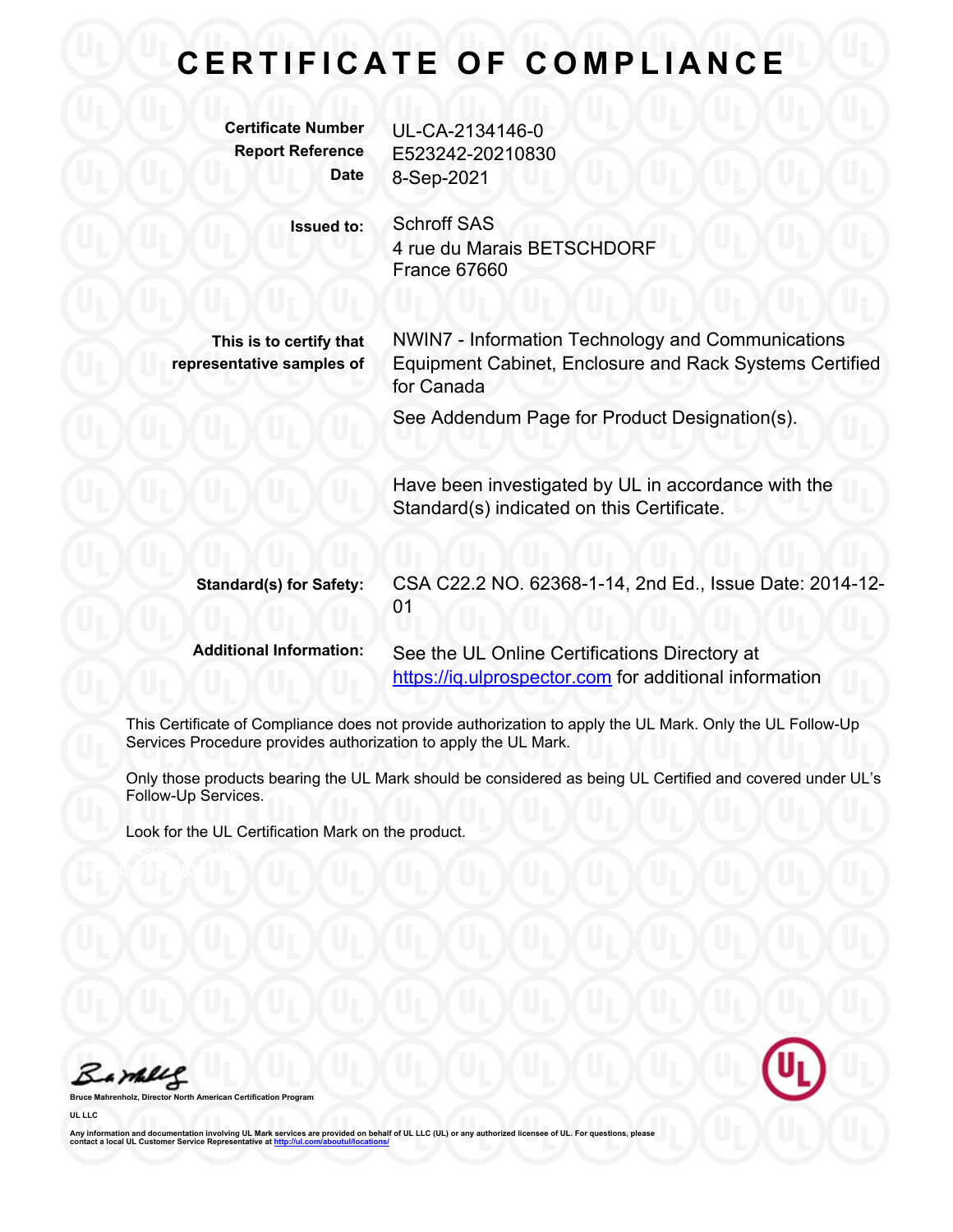# **CERTIFICATE OF COMPLIANCE**

**Certificate Number** UL-CA-2134146-0

**Report Reference** E523242-20210830 **Date** 8-Sep-2021

This is to certify that representative samples of the product as specified on this certificate were tested according to the current UL requirements

| <b>Model</b>                                     | <b>Category Description</b>             |
|--------------------------------------------------|-----------------------------------------|
| Varistar CP, Varistar CP (also named 10630019 or | Enclosure and Rack Systems for AV, ITE, |
| C210412A001 or C210412A002)                      | and CTE                                 |

Barbles

**Bruce Mahrenholz, Director North American Certification Program**

**UL LLC**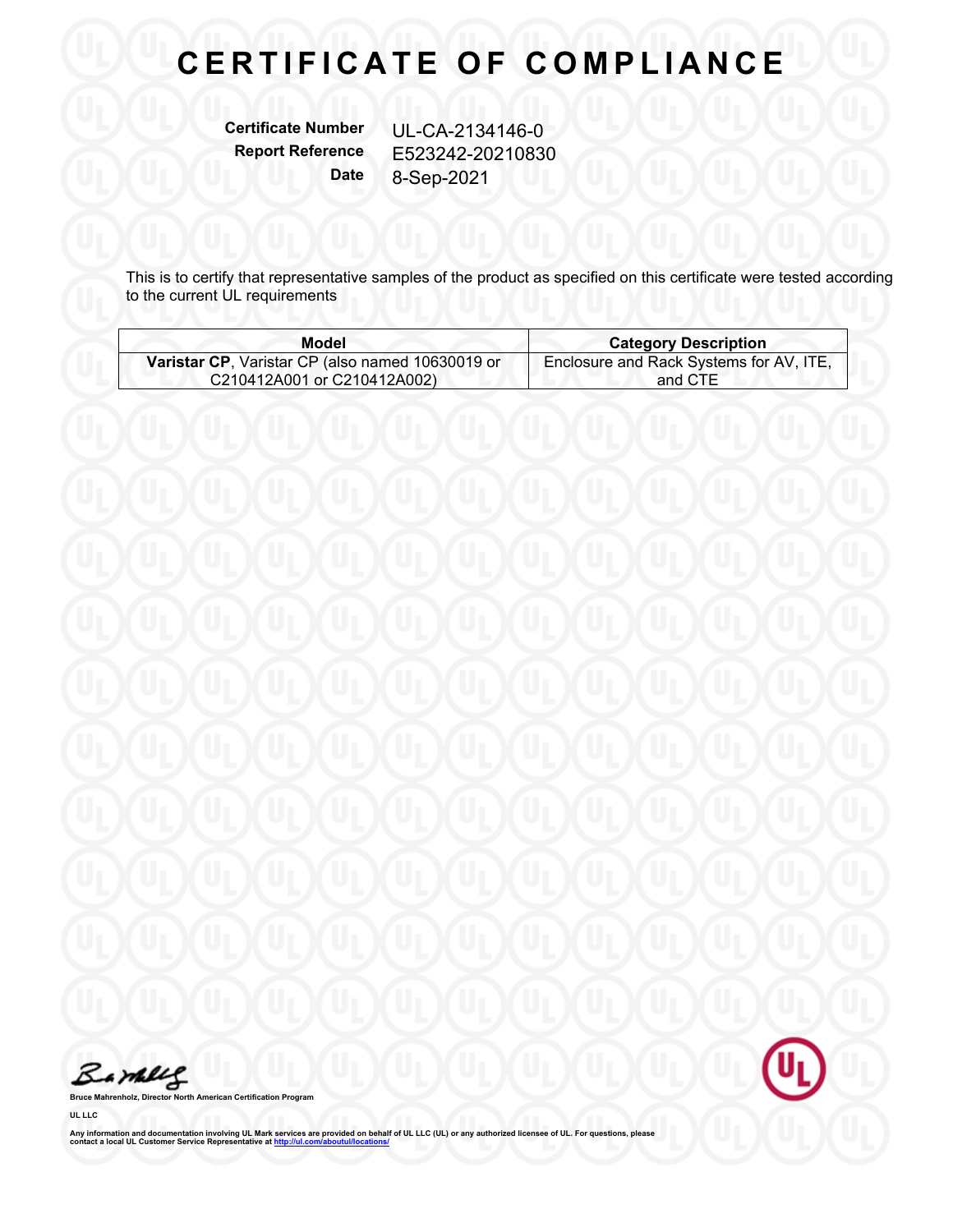### **C E R T I F I C A T E O F C O M P L I A N C E Certificate Number** UL-US-2140717-0 **Report Reference** E523242-20210830 **Date** 8-Sep-2021 **Issued to:** Schroff SAS 4 rue du Marais BETSCHDORF France 67660 NWIN - Audio/Video, Information and Communication Technology Equipment Cabinet, Enclosure and Rack **Systems This is to certify that representative samples of** See Addendum Page for Product Designation(s). Have been investigated by UL in accordance with the Standard(s) indicated on this Certificate. **Standard(s) for Safety:** UL 2416, 1st Ed., Issue Date: 2015-03-11, Revision Date: 2020-10-02 **Additional Information:** See the UL Online Certifications Directory at https://iq.ulprospector.com for additional information

This Certificate of Compliance does not provide authorization to apply the UL Mark. Only the UL Follow-Up Services Procedure provides authorization to apply the UL Mark.

Only those products bearing the UL Mark should be considered as being UL Certified and covered under UL's Follow-Up Services.

Look for the UL Certification Mark on the product.

Bamblel

**Broard UL LLC**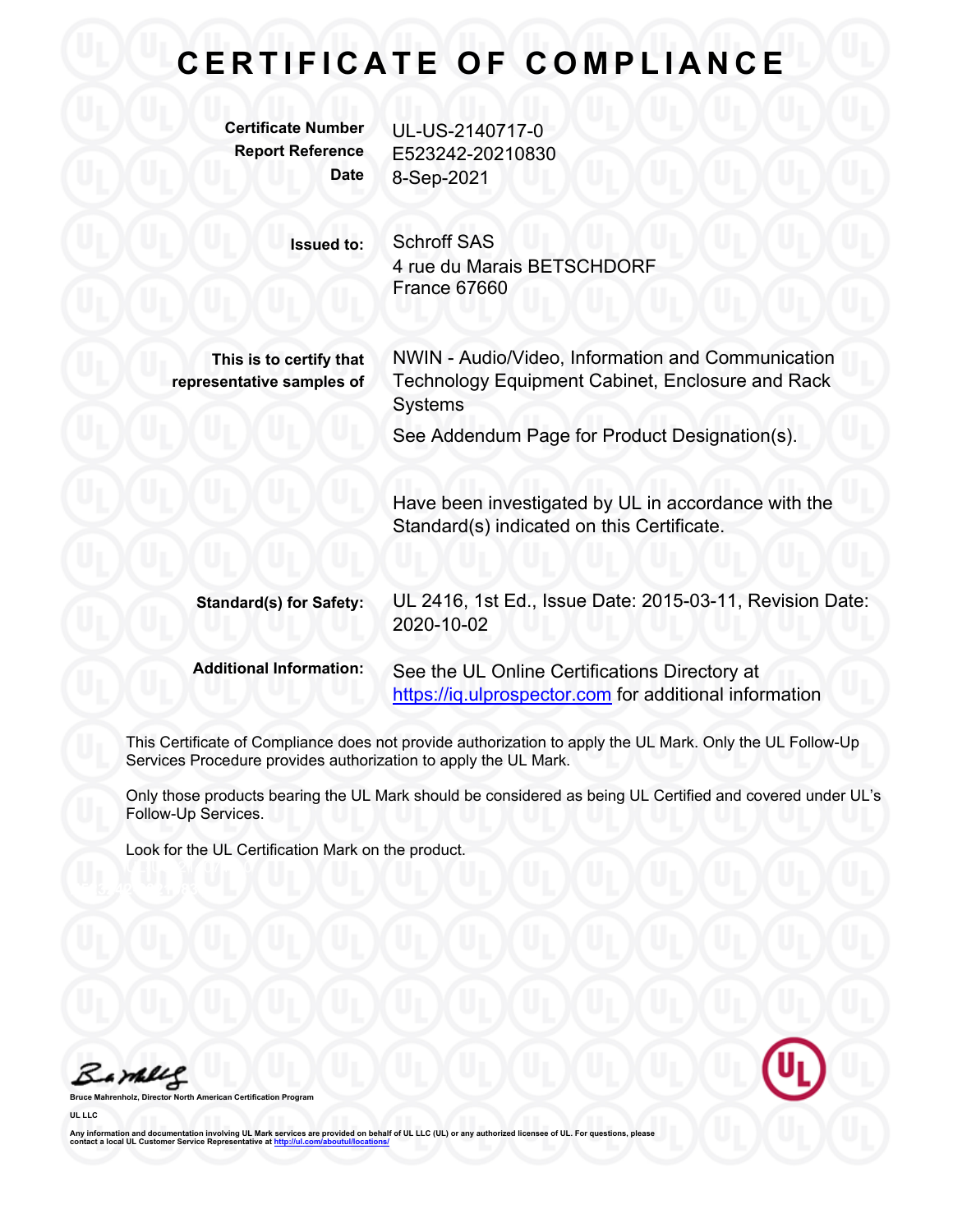# **CERTIFICATE OF COMPLIANCE**

**Certificate Number** UL-US-2140717-0 **Report Reference** E523242-20210830 **Date** 8-Sep-2021

This is to certify that representative samples of the product as specified on this certificate were tested according to the current UL requirements

| Model                                            | <b>Category Description</b>             |
|--------------------------------------------------|-----------------------------------------|
| Varistar CP, Varistar CP (also named 10630019 or | Enclosure and Rack Systems for AV, ITE, |
| C210412A001 or C210412A002)                      | and CTE                                 |

Barbles

**Bruce Mahrenholz, Director North American Certification Program**

**UL LLC**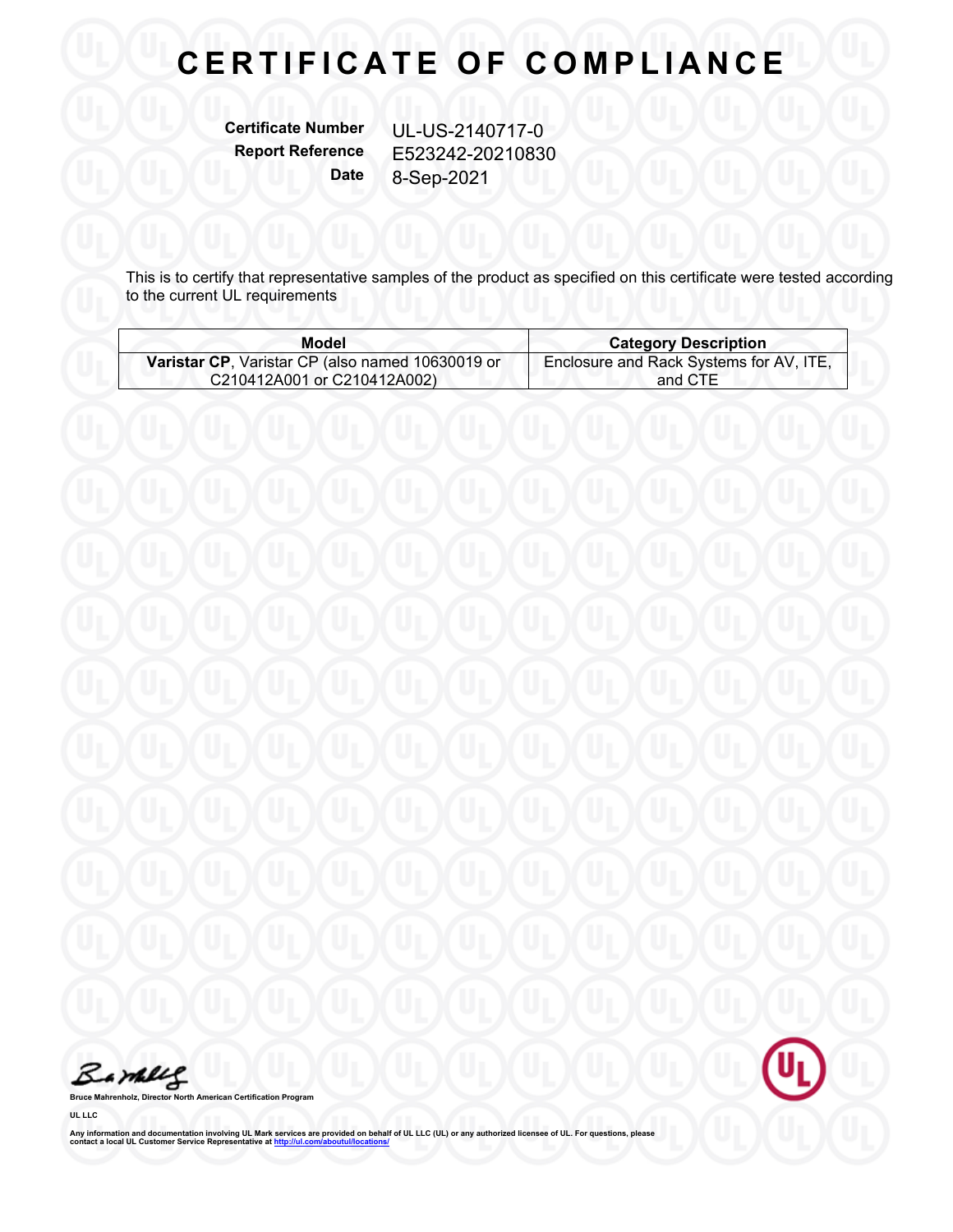File E523242

#### Project 4789689325

August 30, 2021

REPORT

on

#### INFORMATION TECHNOLOGY AND COMMUNICATIONS EQUIPMENT CABINET, ENCLOSURE AND RACK SYSTEMS

#### SCHROFF SAS 4 Rue du Marais, 67660 BETSCHDORF, France

Copyright 2021 UL LLC

UL LLC authorizes the above named company to reproduce this Report only for purposes as described in the Conclusion, provided it is reproduced in its entirety.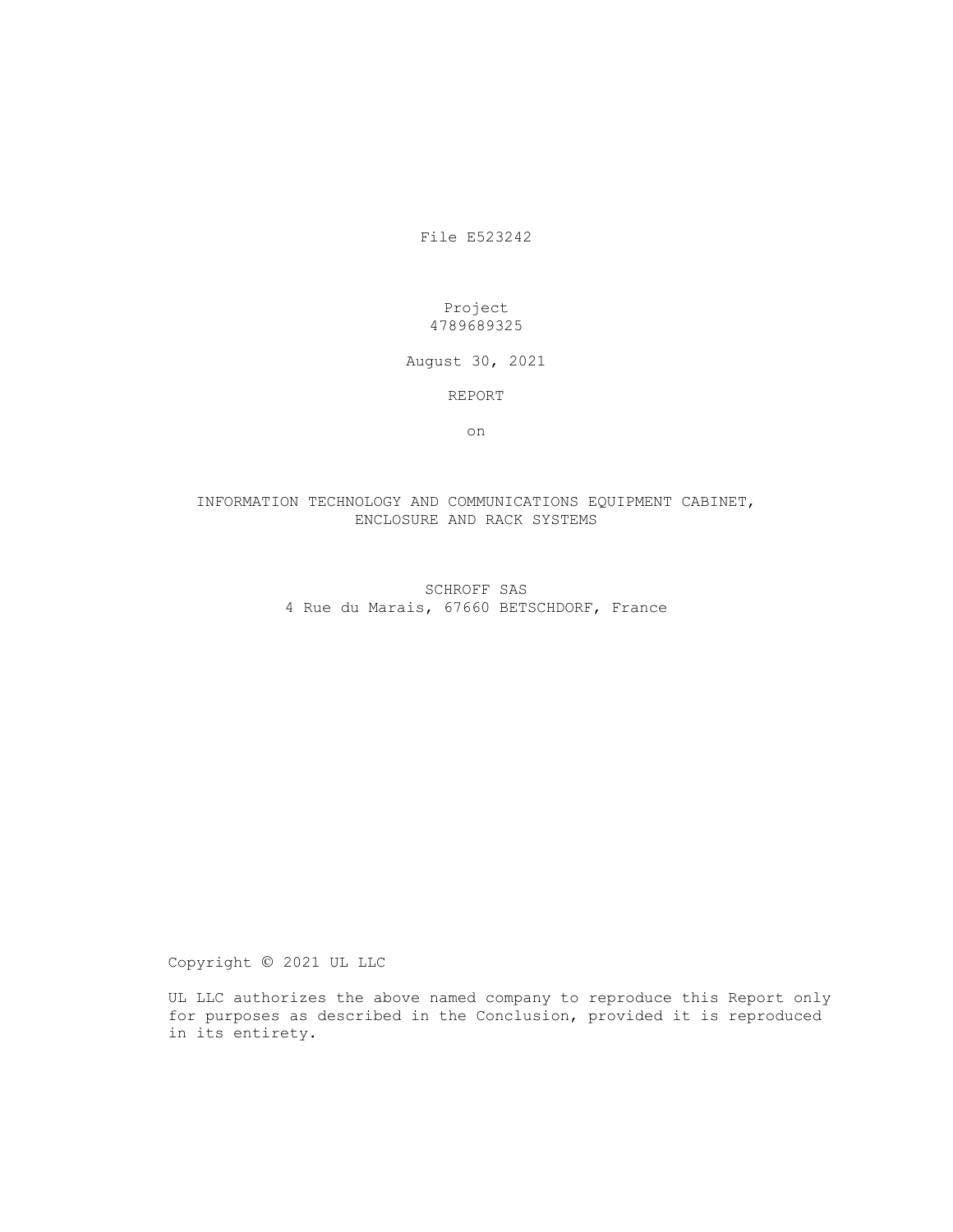| File E523242 | Vol. 1 | Sec. 1     | Page 1 | Issued: 2021-08-30 |
|--------------|--------|------------|--------|--------------------|
|              |        | and Report |        |                    |

DESCRIPTION

PRODUCT COVERED:

USL/CNL – IT Cabinet System, Model Varistar CP

| Series      | Dimensions | Dimensions    | Dimensions     | Static Loading   |
|-------------|------------|---------------|----------------|------------------|
| Model       | (Hiqh)     | (Wide)        | (Depth)        | Capacity         |
|             | [mm] $(1)$ | [mm] $^{(1)}$ | [ $mm$ ] $(1)$ |                  |
| Varistar CP | 2450 or    | 800 or        | 1200 or        | 1600kg excluding |
|             | $2200$ or  | 600           | $1100$ or      | rack             |
|             | $2000$ or  |               | $1000$ or      |                  |
|             | 1800 or    |               | $900$ or       |                  |
|             | $1600$ or  |               | 800 or         |                  |
|             | 1400 or    |               | 600            |                  |
|             | 1200       |               |                |                  |

Note:

Dynamic Capacity defined max. 1000kg with casters

 $Note<sup>(1)</sup>:$ Values may vary slightly.

USL/CNL indicates investigation to the to the US and Canadian Standards, UL 2416, Audio/Video, Information and Communication Technology Equipment Cabinet, Enclosure and Rack Systems, Edition 1, Revision Date 10/02/2020 and CSA C22.2 NO. 62368-1, AUDIO/VIDEO, INFORMATION AND COMMUNICATION TECHNOLOGY EQUIPMENT - PART 1: SAFETY REQUIREMENTS, Edition 2, Issue Date 12/01/2014.

ENGINEERING CONSIDERATIONS (NOT FOR UL REPRESENTATIVE'S USE):

General - The product covered in this Report are IT Cabinet System for ITE Application. An IT Cabinet System is used to store or mount equipment that is provided with its own enclosure. IT Cabinet Systems are intended for indoor installation only.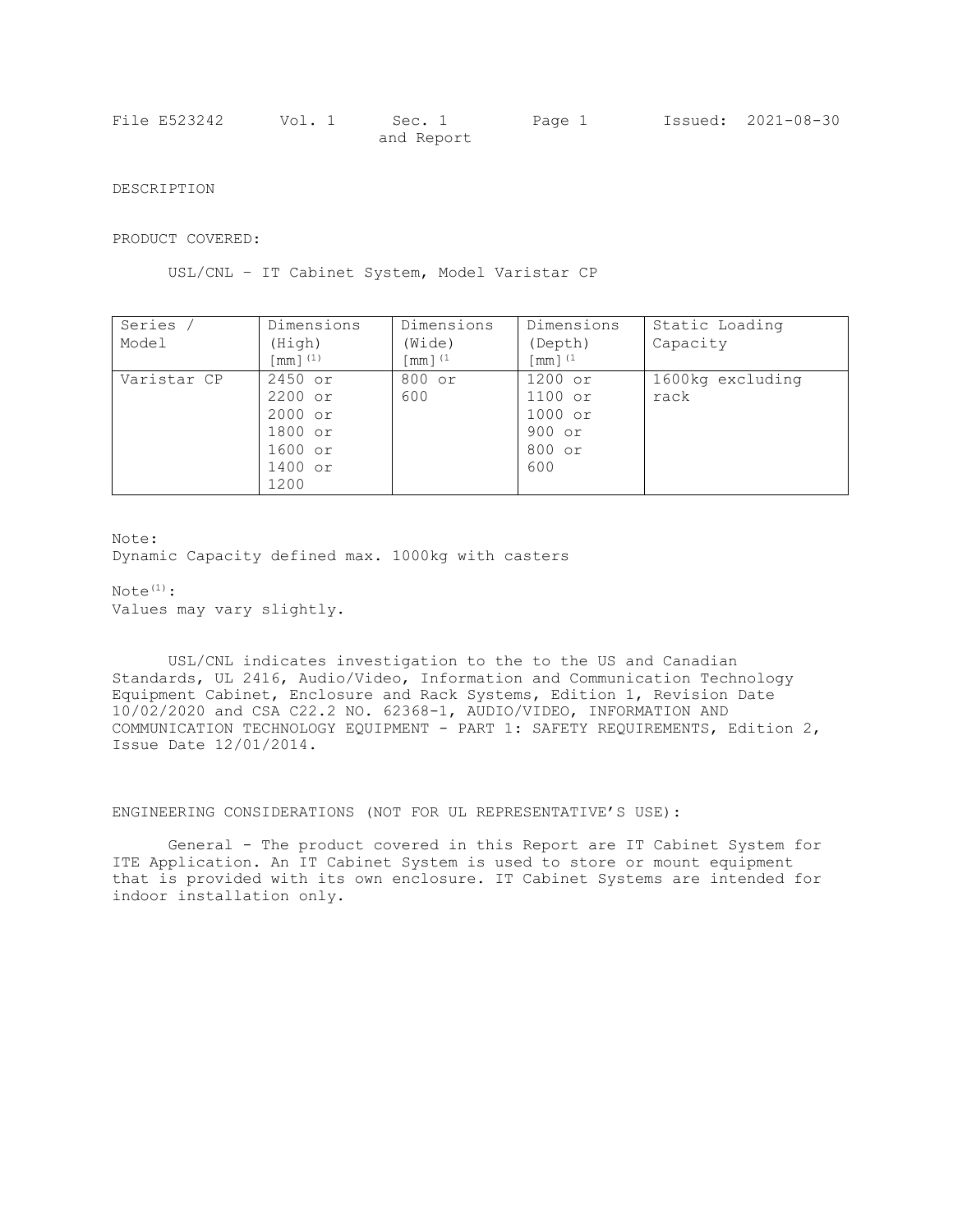TEST RECORD NO. 1

SAMPLES:

A sample of the Rack cabinet as indicated below and constructed as described herein, was submitted by the manufacturer for examination and test.

Varistar CP version Side-by-Side, 2450H, 600W, 1000D

|  | Varistar CP Server Cabinet, Single, 47 U, 2200H, 600W, 1200D    |  |  |  |  |  |  |
|--|-----------------------------------------------------------------|--|--|--|--|--|--|
|  | Varistar Server Cabinet, Side-by-Side, 42 U, 2000H, 600W, 1000D |  |  |  |  |  |  |

[ ] The Model\_\_\_\_\_\_\_\_\_\_\_\_\_ was used for investigation purposes and was considered representative of [ the entire series ][ Models  $\Box$ 

#### GENERAL:

[X ] Tests conducted in accordance with UL 62368-1 AUDIO/VIDEO, INFORMATION AND COMMUNICATION TECHNOLOGY EQUIPMENT – PART 1: SAFETY REQUIREMENTS - Edition 2 - Issue Date  $2014/12/01$  and CSA C22.2 NO. 62368-1-14 AUDIO/VIDEO, INFORMATION AND COMMUNICATION TECHNOLOGY EQUIPMENT — PART 1: SAFETY REQUIREMENTS- Edition 2 - Issue Date 2014/12/01 were considered representative of the same tests required by UL2416, Audio/Video, Information and Communication Technology Equipment Cabinet, Enclosure and Rack Systems, Edition 1, Revision Date 10/02/2020.

Where test names differ or additional tests were conducted in accordance with UL2416, Audio/Video, Information and Communication Technology Equipment Cabinet, Enclosure and Rack Systems, Edition 1, Revision Date 10/02/2020, the tests are identified by the standard and paragraph/clause information enclosed by parenthesis.

[ ] Tests performed to represent the worst-case parameters of two or more similar tests in multiple standards are identified by the test names of the multiple tests, with the clauses specified and the word "combined."

[X ] The following tests were conducted according to UL/CSA 62368-1  $2^{nd}$  ed.:

| Test                           | Paragraph / Clause |
|--------------------------------|--------------------|
| STEADY FORCE TEST, 250 N       | 4.4.4.2, ANNEX T.5 |
| ELECTRIC STRENGTH TEST         | 5.4.9              |
| STATIC STABILITY               | 8.6.2              |
| RELOCATION STABILITY TEST      | 8.6.3              |
| WHEEL OR CASTER SECUREMENT     | 8.                 |
| TEST FOR PERMANENCE OF MARKING | ANNEX F.3.10       |

|                 | 11.1.5 of UL2416    |
|-----------------|---------------------|
| Loading Test 2: | $1^{\text{st}}$ ed. |

[ ] Test results relate only to the items tested.